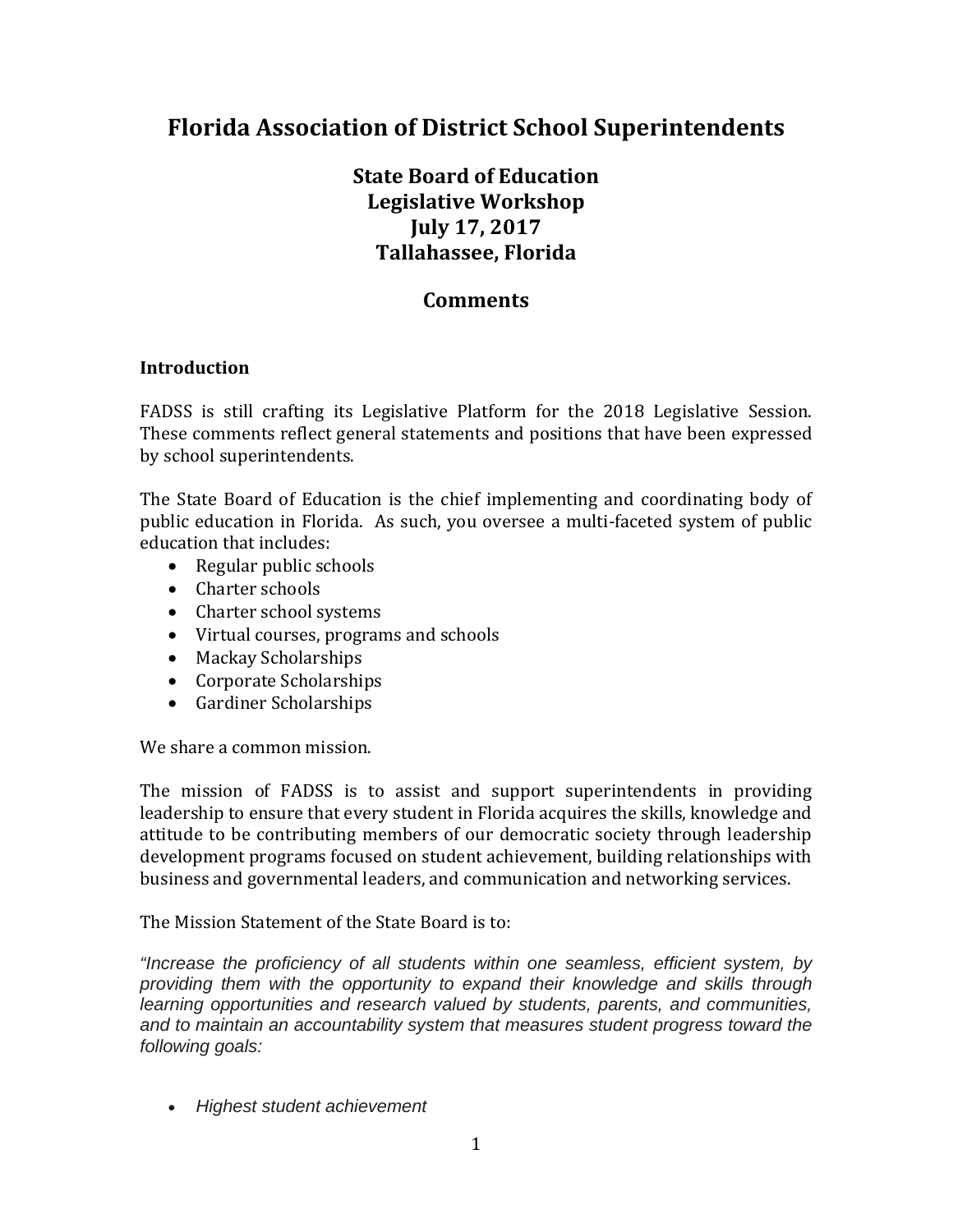- *Seamless articulation and maximum access*
- *Skilled workforce and economic development*
- *Quality efficient services"*

This past legislative session redefined public education both fiscally and programmatically. 

In the past. superintendents could depend on a 2 to 3 percent increase in the Base Student decisions being made. The last two years have been challenging because the Base Student Allocation has been low, as well as Total Potential Funds, in a time when Superintendents make personnel recommendations and decisions in March – well before the Legislature ends and the state budget is finalized. Allocation. Therefore, they could plan and feel confident in the hiring and program Florida's economy is growing. In addition, personnel decisions had already been made when the Legislature decided to change the distribution methodology for Title I funds.

On the capital outlay front, school districts adopt and then implement a five-year educational facilities plan that must be complete, balanced, and financially feasible. With the requirement that districts now appropriate funds from the discretionary 1.5 millage to charter schools, capital maintenance and repair needs will continue to be delayed.

How is planning to occur when education funding and policy changes annually? The system is no longer stable.

their parents, or the taxpayer. As a result, students may fall short of reaching their Equity among delivery systems must be paramount as well as accountability to the taxpayer. Florida's public education system is not seamless or efficient to students, highest potential, gaining maximum access, obtaining workforce skills or being provided quality efficient services.

We are looking to your leadership to assist us in navigating new funding realities and education delivery systems.

These recommendations are made to bring us both closer to fulfilling our collective mission. 

#### **Legislative Recommendations ‐ Budget**

Allocation or BSA last year - \$119.19 or a 2.88 percent increase. A recommendation The State Board of Education recommended a healthy increase in the Base Student was also made to increase Total Potential Funds per unweighted FTE by \$175.93 or 2.45 percent. These recommendations were substantially supported by an increase in the Required Local Effort or RLE by \$426,385,524 or a 5.59 percent increase.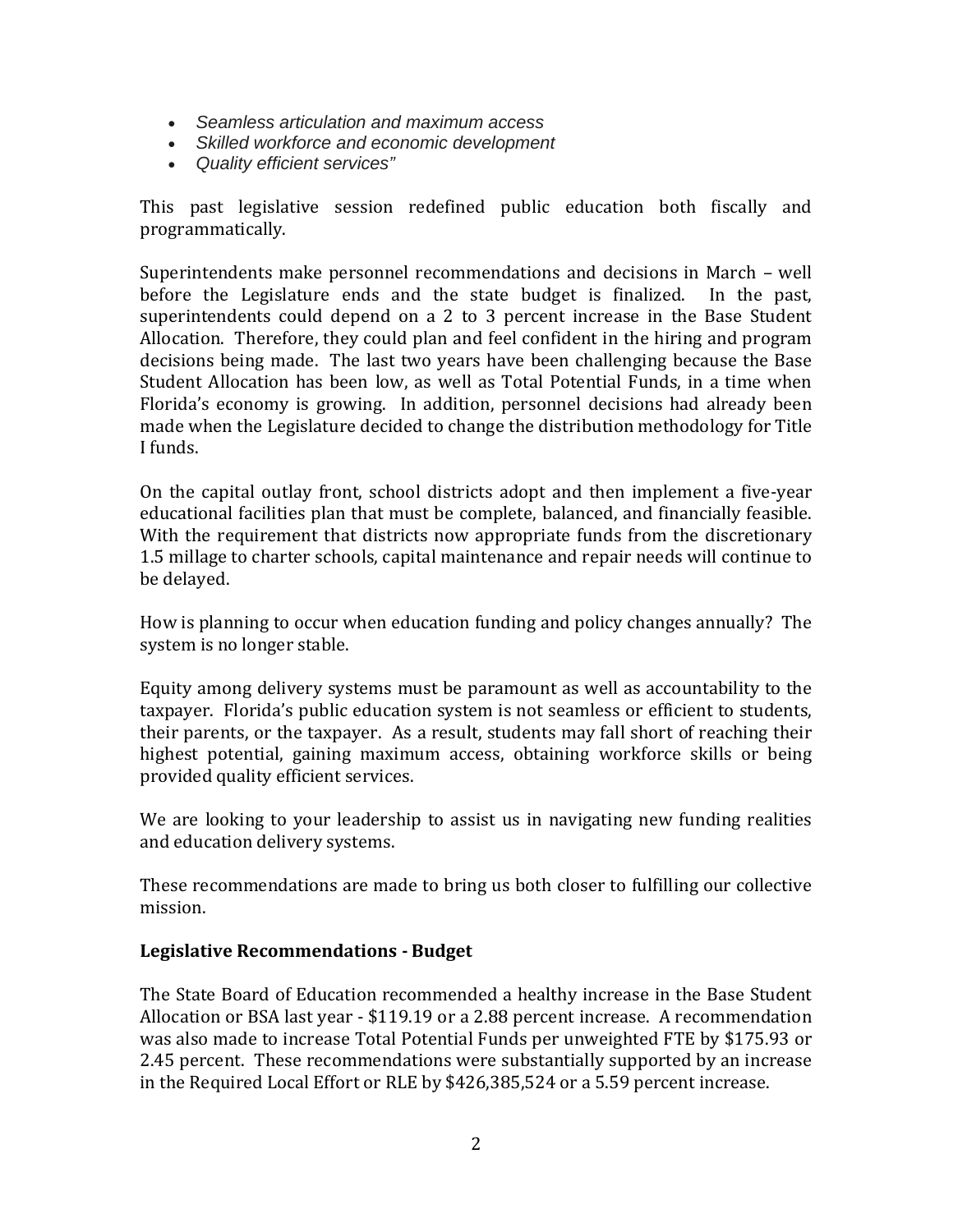percent increase and an increase in Total Potential Funds of \$216.41 or a 3.00 percent increase. Again, this recommendation was supported by an increase in RLE The Governor ultimately recommended an increase in the BSA of \$141.19 or a 3.39 by \$474,485,778 or 6.24 percent. 

Your support for public schools, all public schools, was greatly appreciated. Legislature ultimately met in a Special Session and increased the BSA by \$43.24 or percent increase. The Legislature continued to flat-line the RLE. If the RLE had However, we know what happened during the 2017 Legislative Session. The 1.04 percent and increased Total Potential Funds by \$100 per student; a 1.39 remained the same, \$521 million would have been available for public schools. This amount, added to the state funds of \$364,193,343 would have been a significant commitment to public education.

public schools by recommending an increase similar to what the Governor **Recommendation**: Continue your commitment to support significant funding for recommended – an increase in the BSA by \$150 and an increase in Total Potential Funds by \$225 per student.

**Recommendation**: In order to fund this increase allow the RLE to reflect the growth in the school taxable value. The overwhelming majority of the increase in taxable value is caused by the marketplace through new construction, substantial marketplace through sales. The funding of public education is a partnership of state fiscal crisis occurs and general revenue is not available to fund critical state needs. In fact, the current and prospective Long Range Financial Outlook by the Office of improvements in existing property and values on real property adjusted by the and local funds. Continuing to flat-line the RLE erodes this partnership. In addition, if this trend continues, the state will have boxed itself into a corner when another Economic and Demographic Research already contains data that states that there is insufficient projected state general revenue to support the projected general revenue budget needs.

School districts are now required to appropriate local discretionary capital outlay from building a school unless there is a demonstrated need even when geography revenue to charter schools. We have opposed sharing capital millage when regular schools face serious maintenance and repair needs. School districts are precluded makes rezoning a practical impossibility. Charter schools, on the other hand, do not live under these restrictions. As fiscally conservative constitutional officers this charter school exemption from long-standing state policy is fiscally irresponsible.

student growth at a similar rate in 2016-2017. In 2006, the district was collecting discretionary millage being reduced from 2.0 mills to 1.5 mills, the district only One example is indicative of the dilemma of districts experiencing student growth. The Lee County School district was growing in 2006-2007 and is now experiencing approximately \$318 million a year to build new schools and to meet other student growth needs. With a reduction in PECO funds and local impact fees and the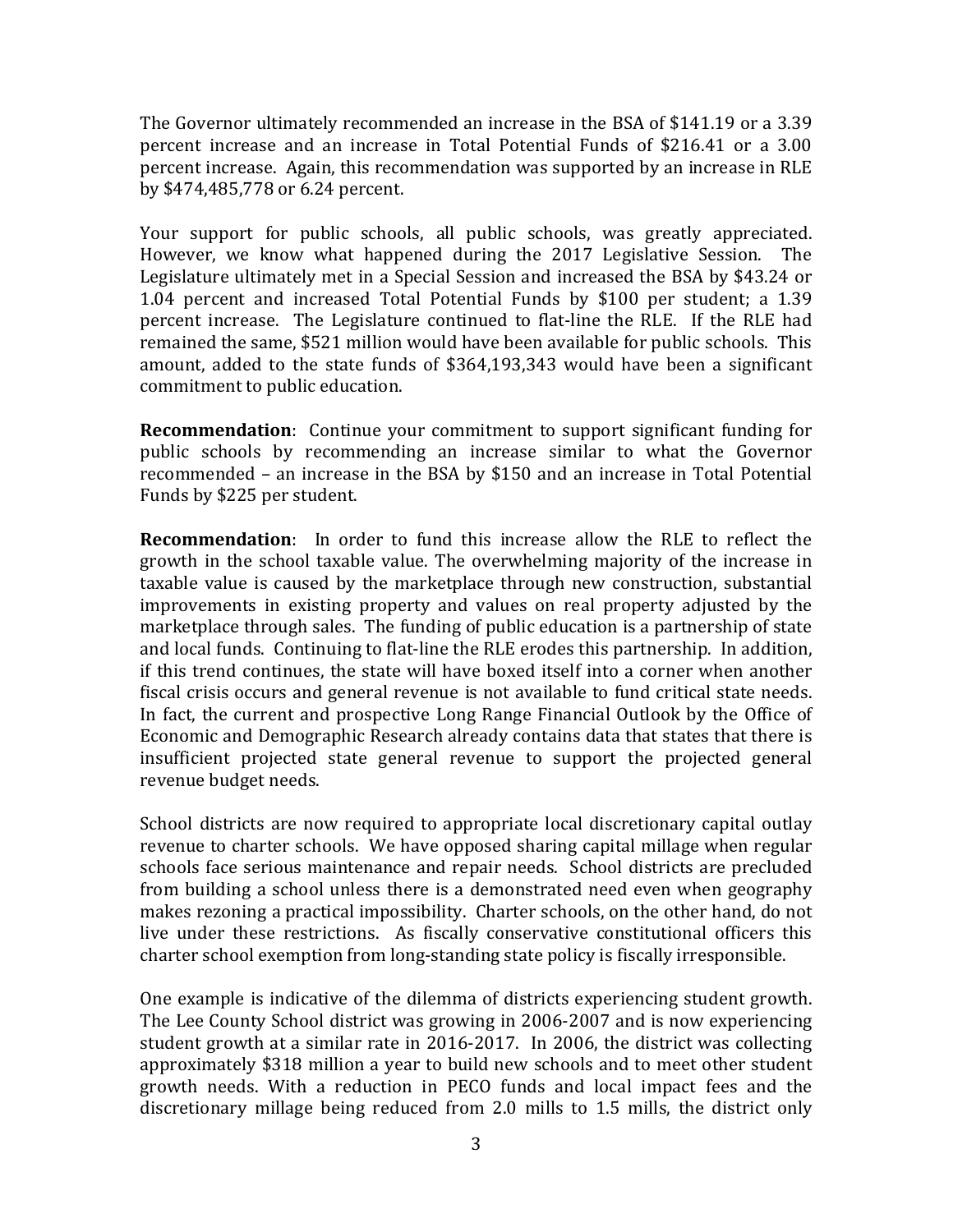collected \$118 million to meet its capital needs, a difference of \$200 million less than was collected a decade earlier. With recent changes in legislation (HB 7069), a portion estimated to be between \$5 - \$6 million dollars will be appropriated to charter schools. Growing an average of  $1,500$  to  $1,600$  students per year, the district does not have the funds to meet their student growth needs or maintain their existing school buildings.

funding for maintenance and repair of existing schools. In addition, operating dollars are eaten up with increased fixed costs such as FRS contributions, increased dollars for the Escambia County School District did not cover the required FRS employer contribution. An analysis of funding for FEFP programs on a per student and ESE programs are all substantially below the per student revenue provided in Districts in declining enrollment also face constraints in having sufficient capital utility and fuel costs, and other fixed costs. For example, the increase in operating basis clearly shows that in addition to the impact of declining enrollment, funding for key programs including Transportation, Instructional Materials, the basic SAI, the FEFP ten years ago.

**Recommendation:** We continue to recommend that the discretionary millage be increased to 2.0 in order to meet regular public school needs.

**Recommendation**: We also recommend that the Legislature continue to provide PECO funds to public schools and charter schools.

additional millage - one for operations and one for a local capital improvement Section 1011.73, F.S., authorizes school boards to request voter approval of reserve fund. The voted millage authorization must not exceed 4 years.

**Recommendation**: We recommend that the life of the voted millage be extended from 4 years to up to 10 years.

#### **Legislative Recommendations – Substantive**

provisions, particularly those relating to charter schools and Title I have a that leads to high student achievement. Equity among delivery systems must be paramount as well as accountability to the taxpayer. To that end, we make the The Governor signed HB 7069 after Superintendents and other public education stakeholders strongly urged him to veto the bill. We believe that many of the detrimental impact on providing a seamless and efficient system of public education following recommendations:

 **Capital Outlay**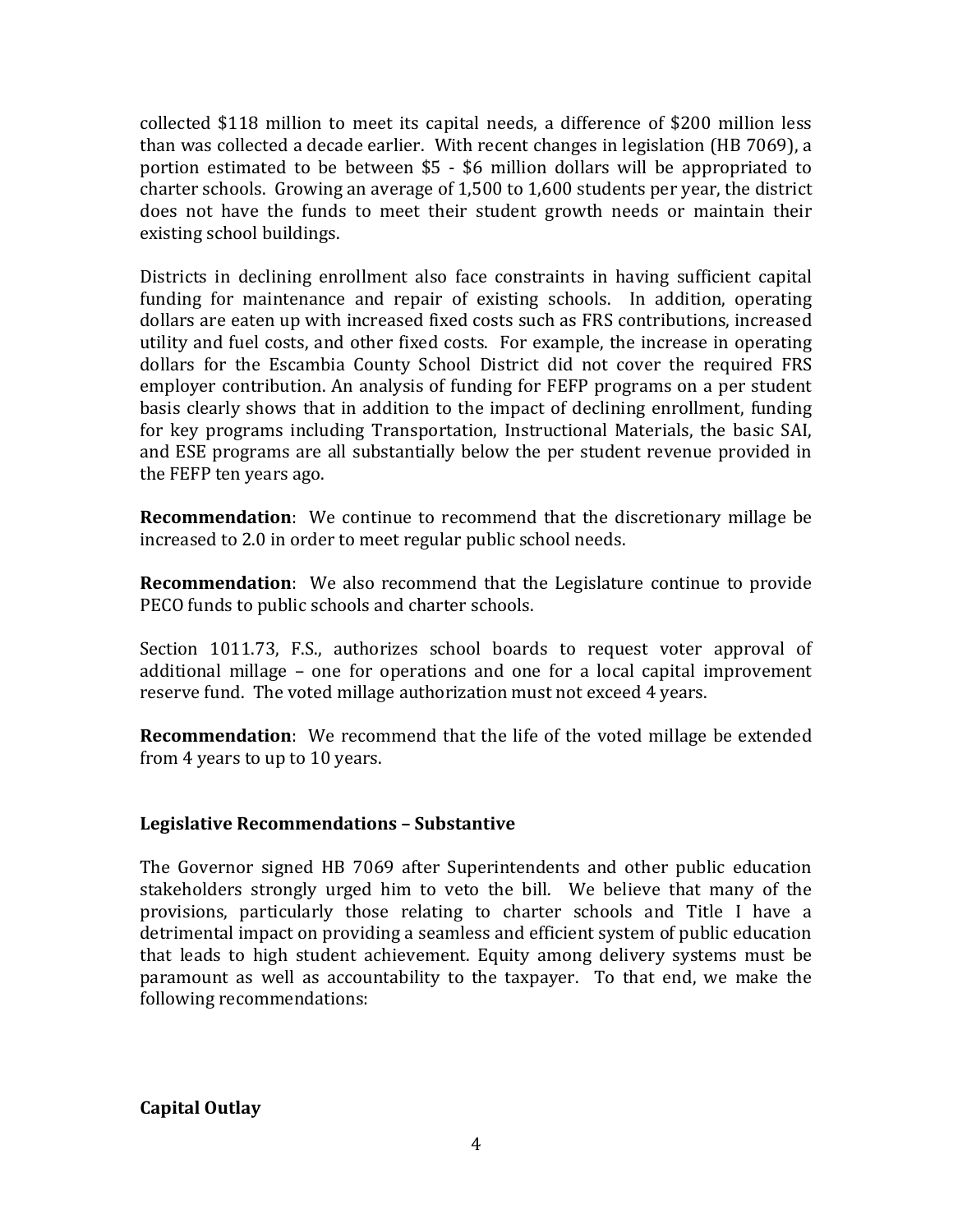- Support the Senate language that prohibited personal enrichment of charter school owners, operators, board members, etc. and ensured that the taxpayers receive an asset for their investment.
- Introduce an element of need before authorizing capital outlay for charter schools in order to ensure an efficient system and be accountable to the taxpayer. Need should be reflected in the school board's 5-year capital outlay plan to ensure transparency for the taxpayer.
- Ensure that the taxpayer is protected by requiring the charter school be owned by a public entity or be transferred to a public entity if closed.
- At a minimum, require an ownership interest equal to the dollar value of the 1.5 mills charter schools receive. If the property were sold, funds equal to the taxpayers' investment would then revert to the public.
- Free up school districts to build schools under the same statutory rules and regulations as charter schools.

## **Charter Schools**

- Reinstate language ensuring that districts and charter can actually negotiate a charter contract.
- Provide equity between charter schools and regular public schools as it relates to corrective action requirements and timelines.
- Require charter schools to comply with controlled open enrollment.
- Reinstate local governing authority relating to local zoning and land use requirements or restrictions. School districts are subject to these land use restrictions and comprehensive plans.
- Repeal the requirement that each charter school must complete a survey rating the timeliness and qualify of services provided by districts.
- Repeal the authority of a high-performing charter school to establish more than one charter school within the state in any year if it operates in the area of a persistently low-performing school and serves students from that school.
- Repeal the authority to replicate schools in a high-performing charter school system in any school district in the state.
- that is not agreed to by both parties clearly do not conform to constitutional • Both of the prior two provisions, and the one requiring a prescribed contract requirements.

### **Hope Schools**

- charter schools so that regular public schools may also offer wrap around and other ancillary services, and extended school days and extended school • Provide school districts with access to "Hope" funds on the same basis as hours.
- Authorize school districts to reject a hope operator.
- Repeal the language that creates a hope operator solely based on the fact that a charter operator received a commonly available federal startup grant.
- Repeal the language that reduces charter school administrative fees if a district does not enter into a performance-based agreement within 60 days.